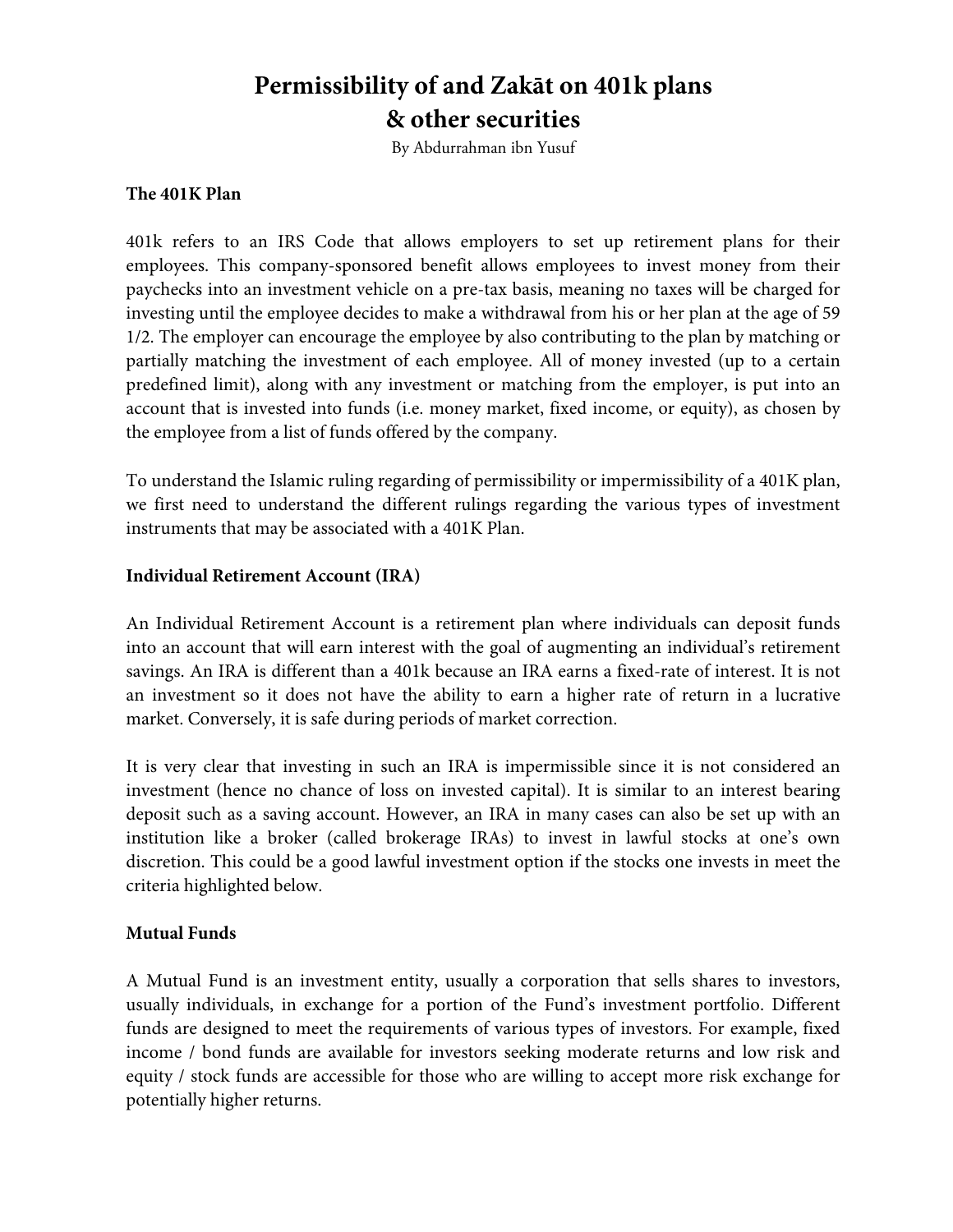Investing in Mutual Funds is permissible if one restricts his or herself to investing only in equity / stock funds whose portfolios consist of lawful companies. Investing into fixed income / bond funds is impermissible since the returns are derived from interest-bearing securities.

# **Money Market Fund**

A Money Market Fund is a mutual fund that invests in short-term interest bearing securities and sometimes allows its investors to have a debit card associated with it and write checks against their accounts. Since the investments are made into short-term securities (which typically mature within one year), these funds are very low-risk. Investing in Money Market Funds is impermissible since the pool of investments consists of interest-bearing assets.

# **Bonds, Bills and Notes**

These are debt obligations under which the borrower, typically a corporation of governmental entity, agrees to make specified payments of interest for the money it borrows (the "face value" or principal). For example, a corporation may issue a bond which will mature in 5 years with a face value of \$1,000 and promise to make annual interest payments of 10% per year. In this case, the bondholder will earn \$100 a year for five years and after the fifth year will be given back his or her initial investment of \$1,000 as long as the corporation does not default. The interest / expected return of each of a bond depends on the degree of risk, which determined by independent ratings agencies. Bonds issued by governmental entities typically have a lower expected return than those issued by corporations since the chances of governmental entities defaulting are smaller.

Investing in Bonds is also impermissible since they are essentially loans that promise to pay back the face value plus interest.

# **Certificate of Deposit (CD)**

A Certificate of Deposit is a savings certificate at various denominations issued primarily by commercial banks where the holder receives interest at a specified rate upon maturity. Investing in Certificates of Deposition is impermissible because the gains of the investment are earned from interest.

## **Stocks**

**A Stock, Share, or Equity,** is a type of security that signifies ownership in a corporation and represents a claim on part of the corporation's assets and earnings. There are two main types of stock: common and preferred. Common stock usually gives the shareholder voting rights and allows them to receive dividends declared by the company. Preferred stock generally does not have voting rights, but has a higher claim on assets and earnings than the common shares. For example, owners of preferred stock are given priority over owners of common stock in the event of bankruptcy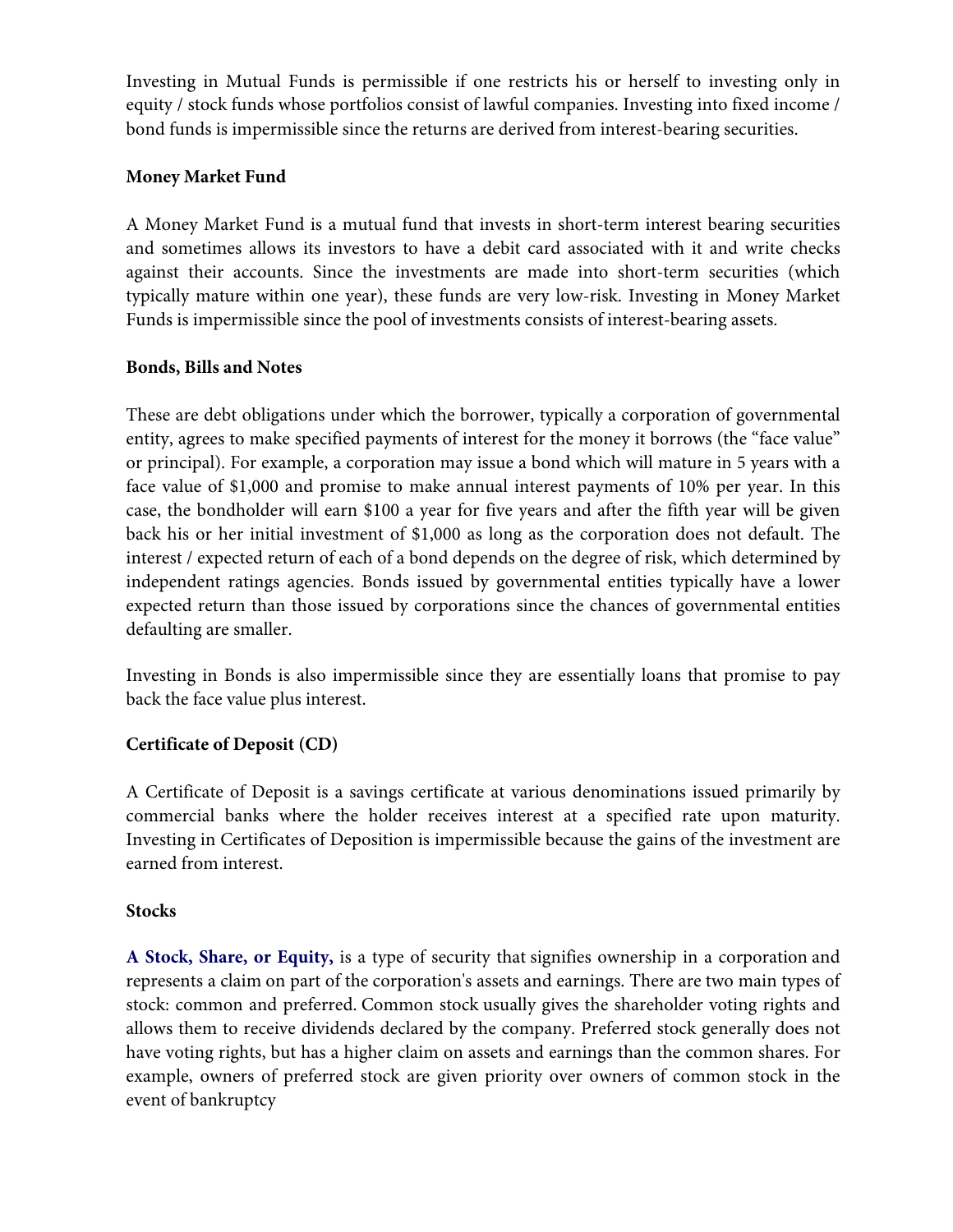It is permissible to invest in common stocks as long as the company one is investing is in compliance with the following conditions (as highlighted below by Justice Mufti Taqi Uthmani, a renowned and respected scholar in the field of finance and economics):

1. The main business of the company is not in violation of Shari'a. Therefore, it is not permissible to acquire the shares of the companies providing financial services on interest, like conventional banks, insurance companies, or the companies involved in some other business not approved by the Sharī'a, such as the companies manufacturing, selling or offering liquors, pork, harām meat, or involved in gambling, night club activities, pornography etc.

2. If the main business of the companies is halāl, like automobiles, textile, etc. but they deposit there surplus amounts in an interest-bearing account or borrow money on interest, the share holder must express his disapproval against such dealings, preferably by raising his voice against such activities in the annual general meeting of the company.

3. If some income from interest-bearing accounts is included in the income of the company, the proportion of such income in the dividend paid to the share-holder must be given charity, and must not be retained by him. For example, if 5% of the whole income of a company has come out of interest-bearing deposits, 5% of the dividend must be given in charity.

4. The shares of a company are negotiable only if the company owns some non-liquid assets. If all the assets of a company are in liquid form, i.e. in the form of money that cannot be purchased or sold, except on par value, because in this case the share represents money only and the money cannot be traded in except at par. [Please visit http://albalagh.net/Islamic\_economics/finance.shtml for complete fatwa and explanations]

Now that we understand the independent rulings of the securities mentioned above, we are given a better picture of what types of 401k plans would be lawful and unlawful to invest in. Based on what we have examined it is therefore permissible to invest in a 401K plan as long as the mutual fund selected is in compliance with the Sharī'a.

The problem that arises at this point is that the majority of the funds offered by companies for this plan do not include Islamic funds (such as the Dow Jones Islamic Fund) or even *ethical funds*, (which are not necessarily lawful since they may not meet all the requirements to be in compliance with the Sharī'a). Nevertheless, if a Sharī'a compliant fund is offered then it would be permissible to invest in it as part of one's 401k plan. In this regard any amount matched or contributed by one's employer toward the 401K plan is also permissible.

## **Existing Investments in non-lawful 401k plans**

As for 401K investments already held in an unlawful mutual fund, one should opt to switch his or her holdings out of the existing fund and reallocate the money into a Shari'a compliant